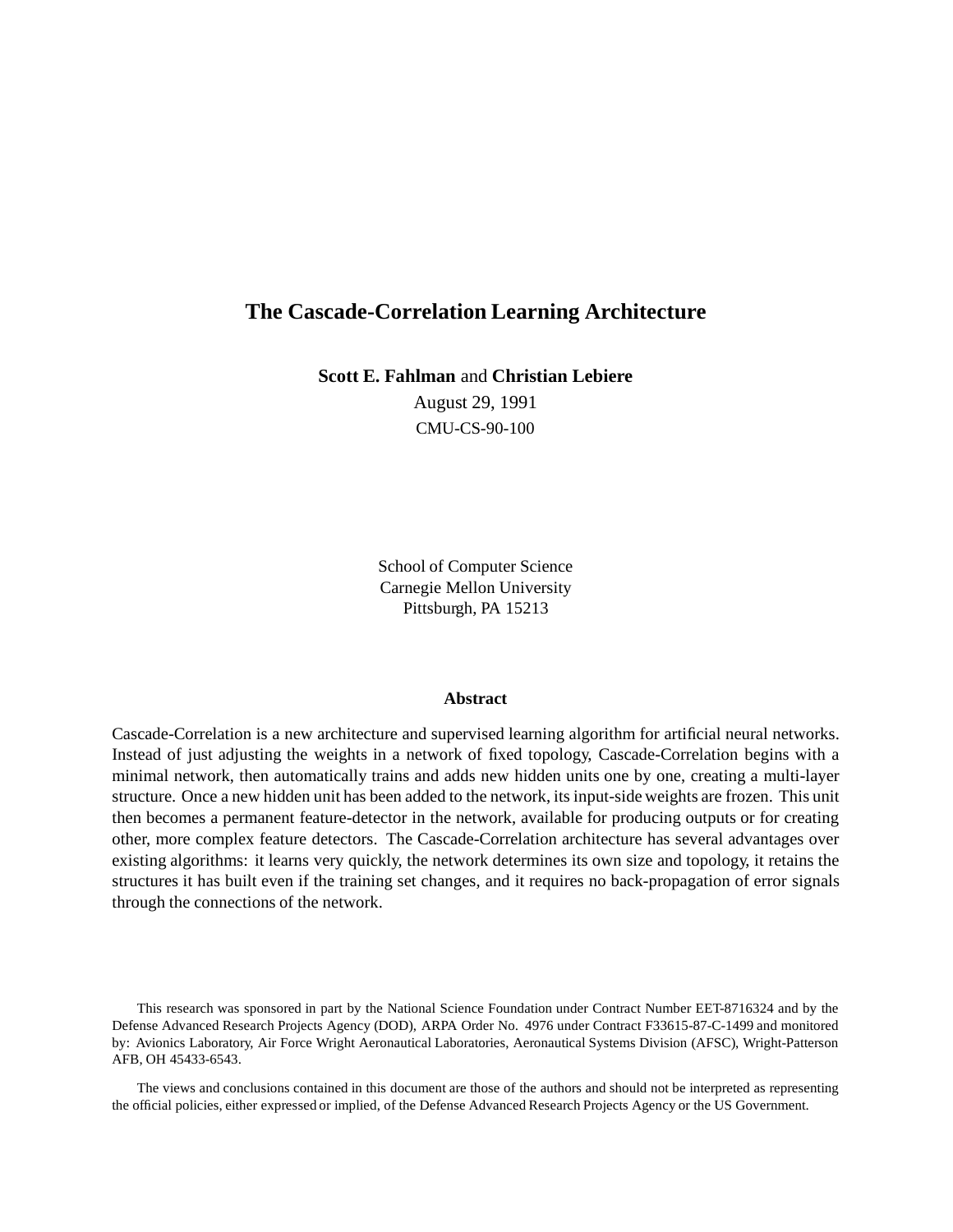#### **1. Why is Back-Propagation Learning So Slow?**

The Cascade-Correlation learning algorithm was developed in an attempt to overcome certain problems and limitations of the popular back-propagation (or "backprop") learning algorithm [Rumelhart, 1986]. The most important of these limitations is the slow pace at which backprop learns from examples. Even on simple benchmark problems, a back-propagation network may require many thousands of epochs to learn the desired behavior from examples. (An *epoch* is defined as one pass through the entire set of training examples.) We have attempted to analyze the reasons why backprop learning is so slow, and we have identified two major problems that contribute to the slowness. We call these the *step-size problem* and the *moving target problem*. There may, of course, be other contributing factors that we have not yet identified.

#### **1.1. The Step-Size Problem**

The step-size problem occurs because the standard back-propagation method computes only  $\partial E/\partial w$ , the partial first derivative of the overall error function with respect to each weight in the network. Given these derivatives, we can perform a gradient descent in weight space, reducing the error with each step. It is straightforward to show that if we take infinitesimal steps down the gradient vector, running a new training epoch to recompute the gradient after each step, we will eventually reach a local minimum of the error function. Experience has shown that in most situations this local minimum will be a global minimum as well, or at least a "good enough" solution to the problem at hand.

In a practical learning system, however, we do not want to take infinitesimal steps; for fast learning, we want to take the largest steps that we can. Unfortunately, if we choose a step size that is too large, the network will not reliably converge to a good solution. In order to choose a reasonable step size, we need to know not just the slope of the error function, but something about its higher-order derivatives—its curvature—in the vicinity of the current point in weight space. This information is not available in the standard back-propagation algorithm.

A number ofschemes have been proposed for dealingwith the step-size problem. Some formof "momentum" [Rumelhart, 1986] is often used as a crude way of summarizing the slope of the error surface at earlier points in the computation. Conjugate gradient methods have been explored in the context of artificial neural networks by a number of researchers [Watrous, 1988, Lapedes, 1987, Kramer, 1989] with generally good results. Several schemes, for example [Franzini, 1987] and jacobs:dynamic, have been proposed that adjust the step-size dynamically, based on the change in gradient from one step to another. Becker and LeCun [Becker, 1988] explicitly compute an approximation to the second derivative of the error function at each step and use that information to guide the speed of descent.

Fahlman's quickprop algorithm [Fahlman, 1988] is one of the more successful algorithms for handling the step-size problem in back-propagation systems. Quickprop computes the  $\partial E/\partial w$  values just as in standard backprop, but instead of simple gradient descent, Quickprop uses a second-order method, related to Newton's method, to update the weights. On the learning benchmarks we have collected, quickprop consistently out-performs other backprop-like algorithms, sometimes by a large factor.

Quickprop's weight-update procedure depends on two approximations: first, that small changes in one weight have relatively little effect on the error gradient observed at other weights; second, that the error function with respect to each weight is locally quadratic. For each weight, quickprop keeps a copy of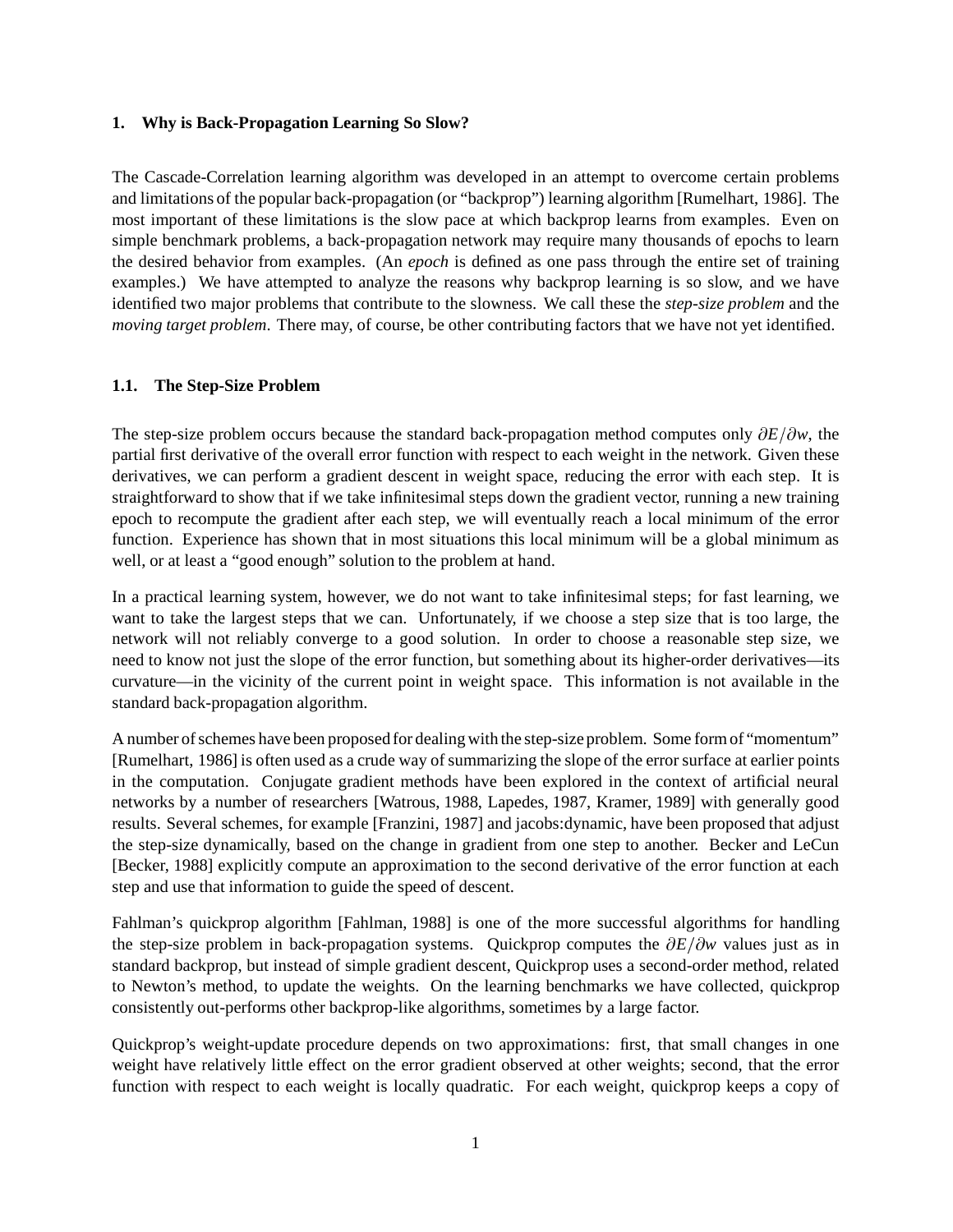$\partial E/\partial w(t-1)$ , the slope computed during the previous training cycle, as well as  $\partial E/\partial w(t)$ , the current slope. It also retains  $\Delta w(t-1)$ , the change it made in this weight on the last update cycle. For each weight, independently, the two slopes and the step between them are used to define a parabola; we then jump to the minimum point of this curve. Because of the approximations noted above, this new point will probably not be precisely the minimum we are seeking. As a single step in an iterative process, however, this algorithm seems to work very well. (In practice, some complications must be added to the simplified algorithm presented here; see [Fahlman, 1988] for details.)

#### **1.2. The Moving Target Problem**

A second source of inefficiency in back-propagation learning is what we call the *moving target problem*. Briefly stated, the problem is that each unit in the interior of the network is trying to evolve into a feature detector that will play some useful role in the network's overall computation, but its task is greatly complicated by the fact that all the other units are changing at the same time. The hidden unitsin a given layer of the net cannot communicate with one another directly; each unitsees only itsinputs and the error signal propagated back to it from the network's outputs. The error signal defines the problem that the unit is trying to solve, but this problem changes constantly. Instead of a situation in which each unit moves quickly and directly to assume some useful role, we see a complex dance among all the units that takes a long time to settle down.

Many experimenters have reported that backprop learning slows down dramatically (perhaps exponentially) as we increase the number of hidden layers in the network. In part, this slowdown is due to an attenuation and dilution of the error signal as it propagates backward through the layers of the network. We believe that another part of this slowdown is due to the moving-target effect. Units in the interior layers of the net see a constantly shifting picture as both the upstream and downstream units evolve, and this makes it impossible for such units to move decisively toward a good solution.

One common manifestion of the moving-target problem is what we call the *herd effect*. Suppose we have two separate computational sub-tasks, A and B, that must be performed by the hidden units in a network. Suppose that we have a number of hidden units, any one of which could handle either of the two tasks. Since the units cannot communicate with one another, each unit must decide independently which of the two problems it will tackle. If task A generates a larger or more coherent error signal than task B, there is a tendency for all the units to concentrate on A and ignore B. Once problem A is solved, redundantly, the units can then see task B as the only remaining source of error. However, if they all begin to move toward B at once, problem A reappears. In most cases, the "herd" of units will eventually split up and deal with both of the sub-tasks at once, but there may be a long period of indecision before this occurs. The weights in a backprop network are given random initial values to prevent all of the units from behaving identically, but this initial variability tends to dissipate as the network is trained.

One way to combat the moving-target problem isto allow only a few of the weights or unitsin the network to change at once, holding the rest constant. The cascade-correlation algorithm uses an extreme version of this technique, allowing only one hidden unit to evolve at any given time. It might seem that by holding most of the network constant most of the time we would slow down the learning, but in the cases we have tested this strategy actually allows the network to learn faster. Once the moving-target effect is eliminated, any unit that is not frozen can quickly choose some useful role in the overall solution and then move decisively to fill that role.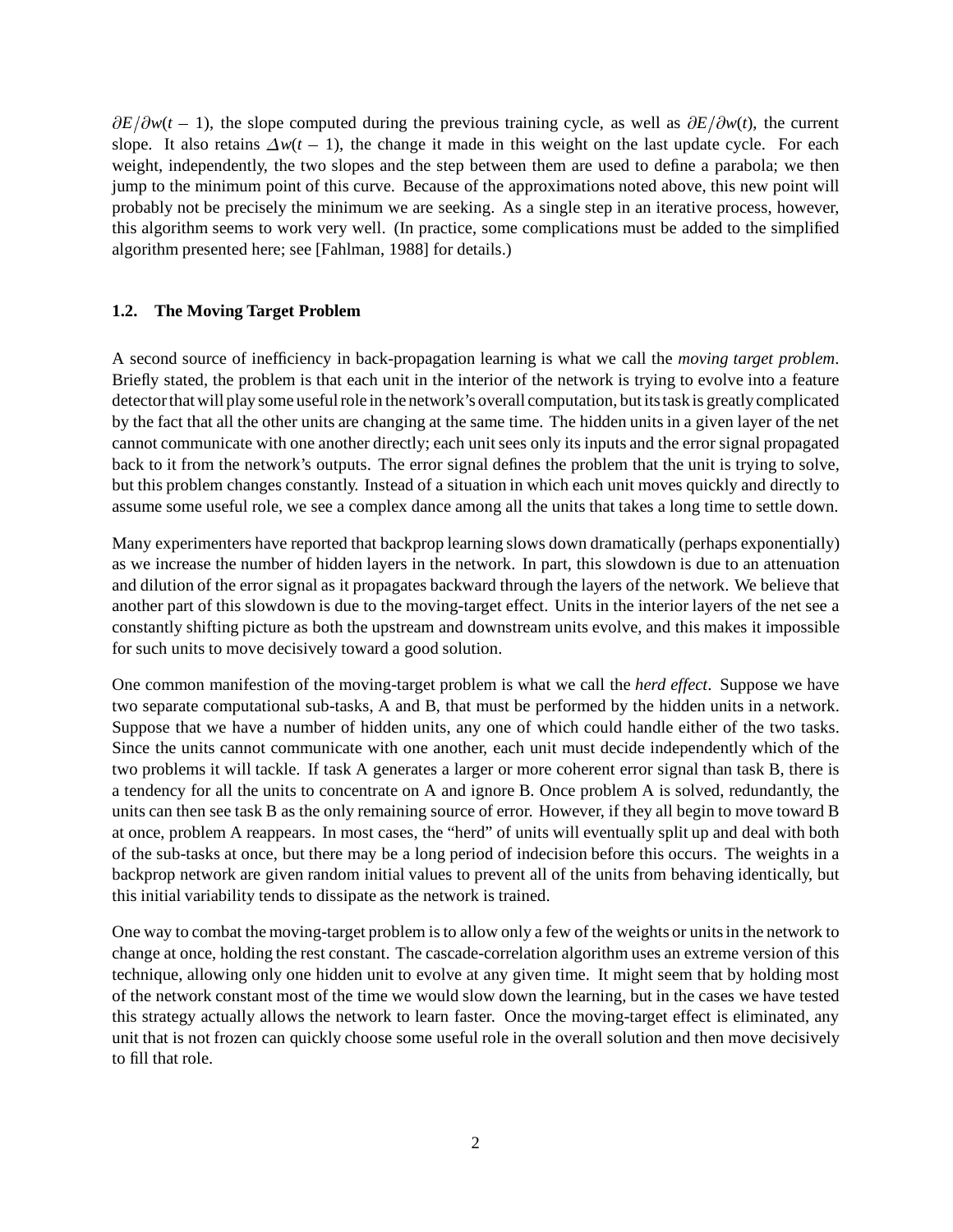#### **2. Description of Cascade-Correlation**

Cascade-Correlation combines two key ideas: The first is the *cascade architecture*, in which hidden units are added to the network one at a time and do not change after they have been added. The second is the learning algorithm, which creates and installs the new hidden units. For each new hidden unit, we attempt to maximize the magnitude of the *correlation* between the new unit's output and the residual error signal we are trying to eliminate.

The cascade architecture is illustrated in Figure 1. It begins with some inputs and one or more output units, but with no hidden units. The number of inputs and outputs is dictated by the problem and by the I/O representation the experimenter has chosen. Every input is connected to every output unit by a connection with an adjustable weight. There is also a *bias* input, permanently set to +1.

The output units may just produce a linear sum of their weighted inputs, or they may employ some non-linear activation function. In the experiments we have run so far, we use a symmetric sigmoidal activation function (hyperbolic tangent) whose output range is  $-1.0$  to  $+1.0$ . For problems in which a precise analog output is desired, instead of a binary classification, linear output units might be the best choice, but we have not yet studied any problems of this kind.

We add hidden units to the network one by one. Each new hidden unit receives a connection from each of the network's original inputs and also from every pre-existing hidden unit. The hidden unit's input weights are frozen at the time the unit is added to the net; only the output connections are trained repeatedly. Each new unit therefore adds a new one-unit "layer" to the network, unless some of its incoming weights happen to be zero. This leads to the creation of very powerful high-order feature detectors; it also may lead to very deep networks and high fan-in to the hidden units. There are a number of possible strategies for minimizing the network depth and fan-in as new units are added. We are currently exploring some of these strategies.

The learning algorithm begins with no hidden units. The direct input-output connections are trained as well as possible over the entire training set. With no need to back-propagate through hidden units, we can use the Widrow-Hoff or "delta" rule, the Perceptron learning algorithm, or any of the other well-known learning algorithms for single-layer networks. In our simulations, we use the quickprop algorithm, described earlier, to train the output weights. With no hidden units, quickprop acts essentially like the delta rule, except that it converges much faster.

At some point, this training will approach an asymptote. When no significant error reduction has occurred after a certain number of training cycles (controlled by a "patience" parameter set by the user), we run the network one last time over the entire training set to measure the error. If we are satisfied with the network's performance, we stop; if not, there must be some residual error that we want to reduce further. We attempt to achieve this by adding a new hidden unit to the network, using the unit-creation algorithm described below. The new unit is added to the net, its input weights are frozen, and all the output weights are once again trained using quickprop. This cycle repeats until the error is acceptably small (or until we give up).

To create a new hidden unit, we begin with a *candidate unit* that receives trainable input connections from all of the network's external inputs and from all pre-existing hidden units. The output of this candidate unit is not yet connected to the active network. We run a number of passes over the examples of the training set, adjusting the candidate unit's input weights after each pass. The goal of this adjustment is to maximize *S*,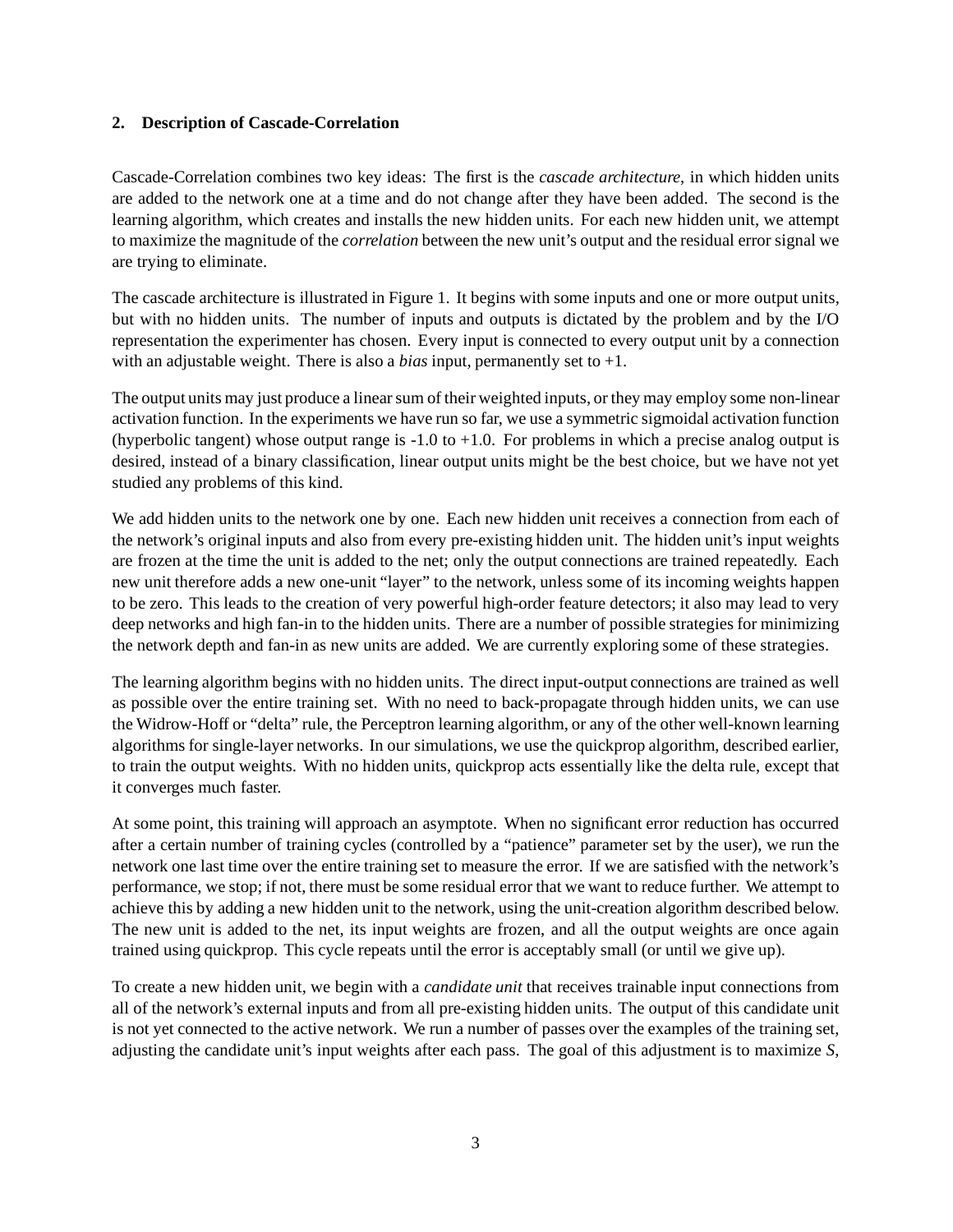

Figure 1: The Cascade architecture, initial state and after adding two hidden units. The vertical lines sum all incoming activation. Boxed connections are frozen, X connections are trained repeatedly.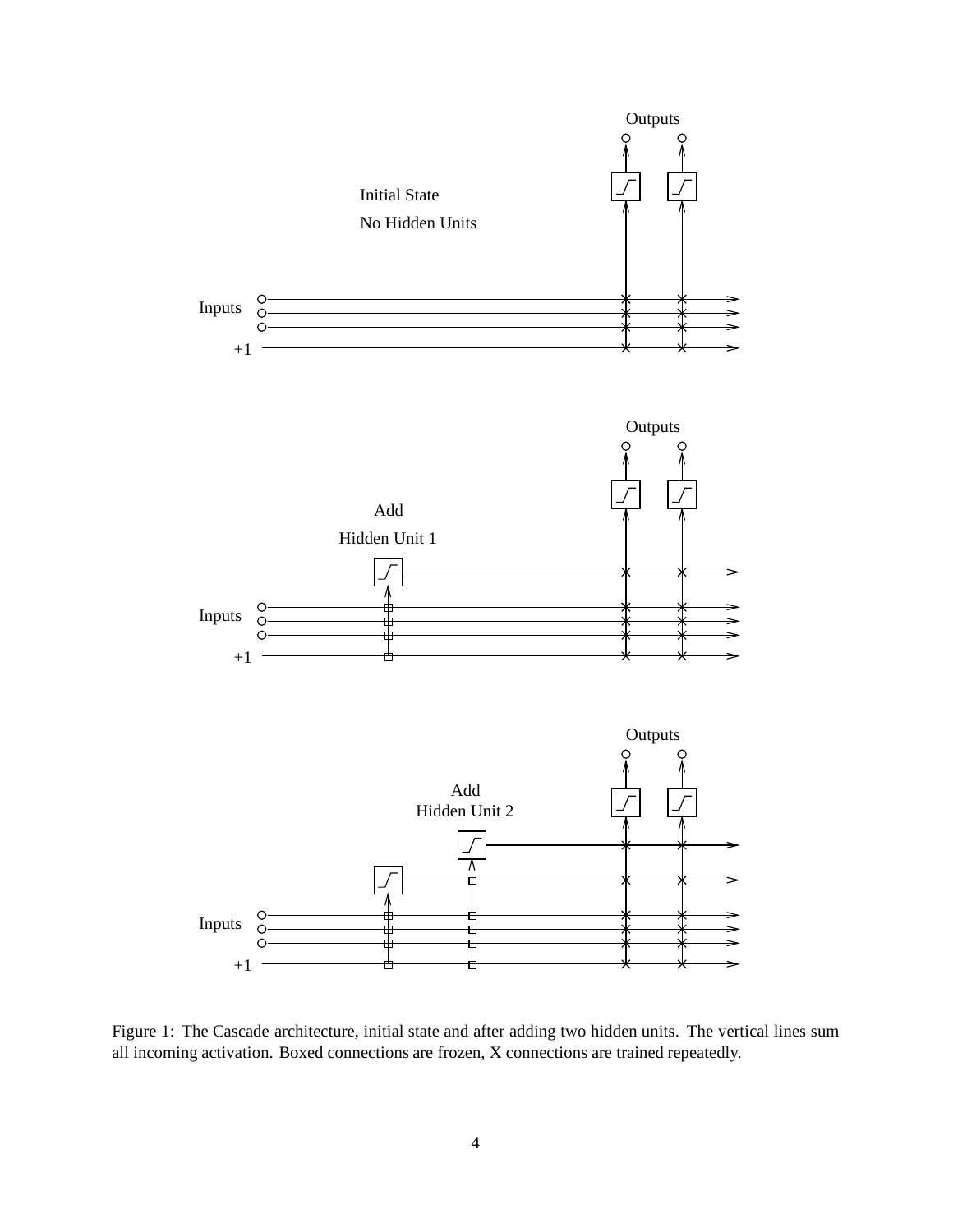the sum over all output units  $\rho$  of the magnitude of the correlation<sup>1</sup> between *V*, the candidate unit's value, and  $E_o$ , the residual output error observed at unit  $o$ . We define *S* as

$$
S = \sum_{o} \left| \sum_{p} (V_p - \overline{V}) (E_{p,o} - \overline{E_o}) \right|
$$

where *o* is the network output at which the error is measured and *p* is the training pattern. The quantities  $\overline{V}$ and  $\overline{E_o}$  are the values of *V* and  $E_o$  averaged over all patterns.

In order to maximize *S*, we must compute  $\partial S/\partial w_i$ , the partial derivative of *S* with respect to each of the candidate unit's incoming weights, *w<sup>i</sup>* . In a manner very similar to the derivation of the back-propagation rule in [Rumelhart, 1986], we can expand and differentiate the formula for *S* to get

$$
\partial S/\partial w_i = \sum_{p,o} \sigma_o (E_{p,o} - \overline{E_o}) f'_p I_{i,p}
$$

where  $\sigma_o$  is the sign of the correlation between the candidate's value and output  $o, f_p'$  is the derivative for pattern  $p$  of the candidate unit's activation function with respect to the sum of its inputs, and  $I_{i, p}$  is the input the candidate unit receives from unit *i* for pattern *p*.

After computing  $\partial S/\partial w_i$  for each incoming connection, we can perform a gradient ascent to maximize *S*. Once again we are training only a single layer of weights. Once again we use the quickprop update rule for faster convergence. When *S* stops improving, we install the new candidate as a unit in the active network, freeze its input weights, and continue the cycle as described above.

Because of the absolute value in the formula for *S*, a candidate unit cares only about the *magnitude* of its correlation with the error at a given output, and not about the sign of the correlation. As a rule, if a hidden unit correlates positively with the error at a given unit, it will develop a negative connection weight to that unit, attempting to cancel some of the error; if the correlation is negative, the output weight will be positive. Since a unit's weights to different outputs may be of mixed sign, a unit can sometimes serve two purposes by developing a positive correlation with the error at one output and a negative correlation with the error at another.

Instead of a single candidate unit, it is possible to use a *pool* of candidate units, each with a different set of random initial weights. All receive the same input signals and see the same residual error for each training pattern. Because they do not interact with one another or affect the active network during training, all of these candidate units can be trained in parallel; whenever we decide that no further progress is being made, we install the candidate whose correlation score is the best.

The use of this pool of candidates is beneficial in two ways: it greatly reduces the chance that a useless unit will be permanently installed because an individual candidate got stuck during training, and (on a parallel machine) it can speed up the training because many parts of weight-space can be explored simultaneously. In the simulations we have run, we have typically used rather small pools with four to eight candidate units; this was enough to ensure that we had several good candidates (almost equally good) in each pool.

<sup>&</sup>lt;sup>1</sup>Strictly speaking, *S* is a covariance, not a true correlation, because the formula leaves out some normalization terms. Early versions of our system used a true correlation, but the version of *S* given here worked better in most situations.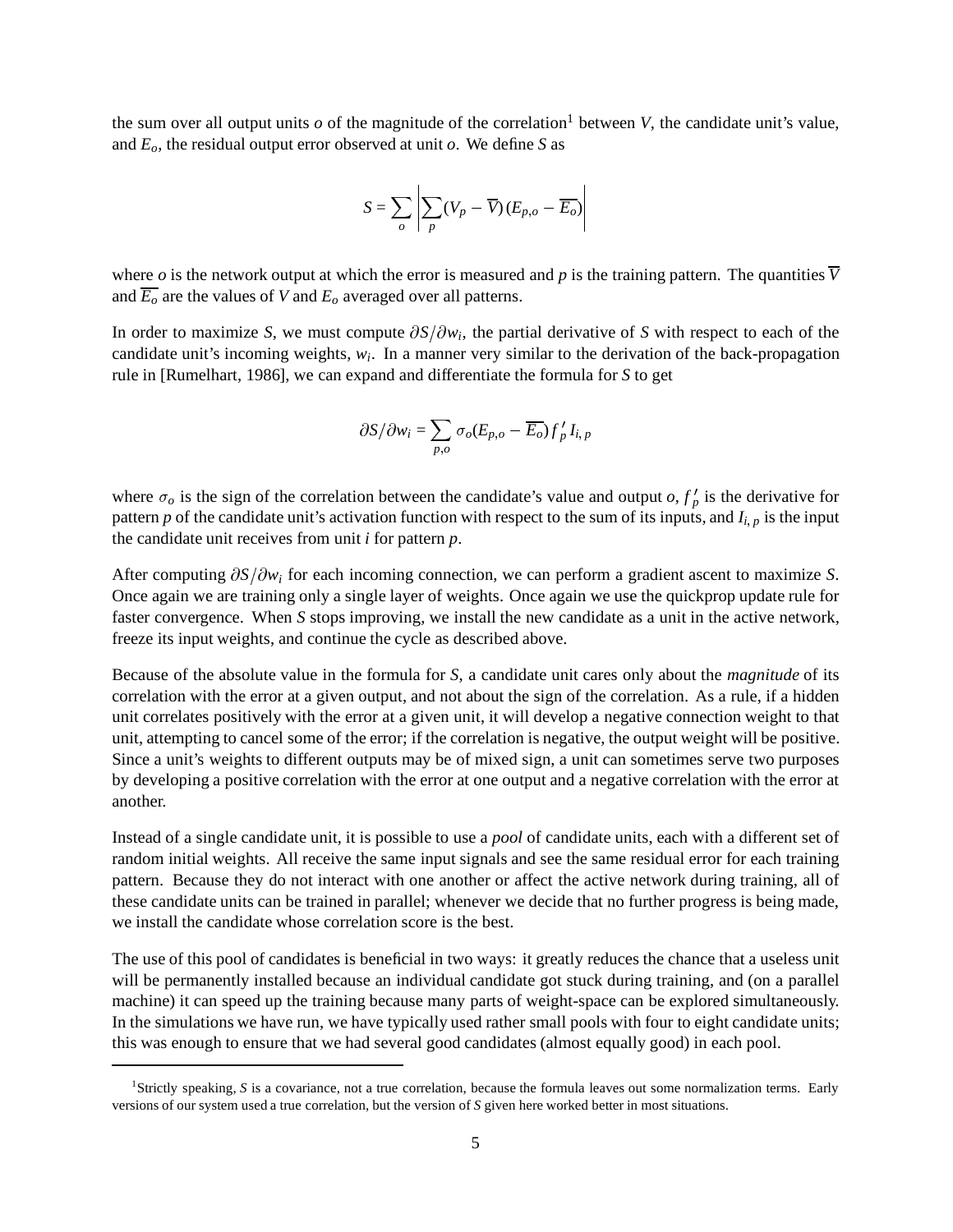





The hidden and candidate units may all be of the same type, for example with a sigmoid activation function. Alternatively, we might create a pool of candidate units with a mixture of nonlinear activation functions some sigmoid, some Gaussian, some with radial activation functions, and so on—and let them compete to be chosen for addition to the active network. The resulting networks, with a mixture of unit-types adapted specifically to the problem at hand, may lead to more compact and elegant solutions than are possible in homogeneous networks. To date, we have explored the all-sigmoid and all-Gaussian cases, but we do not yet have extensive simulation data on networks with mixed unit-types.

One final note on the implementation of this algorithm: While the weights in the output layer are being trained, the other weights in the active network are frozen. While the candidate weights are being trained, none of the weights in the active network are changed. In a machine with plenty of memory, it is possible to record the unit-values and the output errors for an entire epoch, and then to use these cached values repeatedly during training, rather than recomputing them for each training case. This can result in a tremendous speedup, especially for large networks.

# **3. Benchmark Results**

# **3.1. The Two-Spirals Problem**

The "two-spirals" benchmark was chosen as the primary benchmark for thisstudy because it is an extremely hard problem for algorithms of the back-propagation family to solve. It was first proposed by Alexis Wieland of MITRE Corp. The net has two continuous-valued inputs and a single output. The training set consists of 194 X-Y values, half of which are to produce  $a + 1$  output and half a  $-1$  output. These training points are arranged in two interlocking spirals that go around the origin three times, as shown in Figure 2a. The goal is to develop a feed-forward network with sigmoid units that properly classifies all 194 training cases. Some hidden units are obviously needed, since a single linear separator cannot divide two sets twisted together in this way.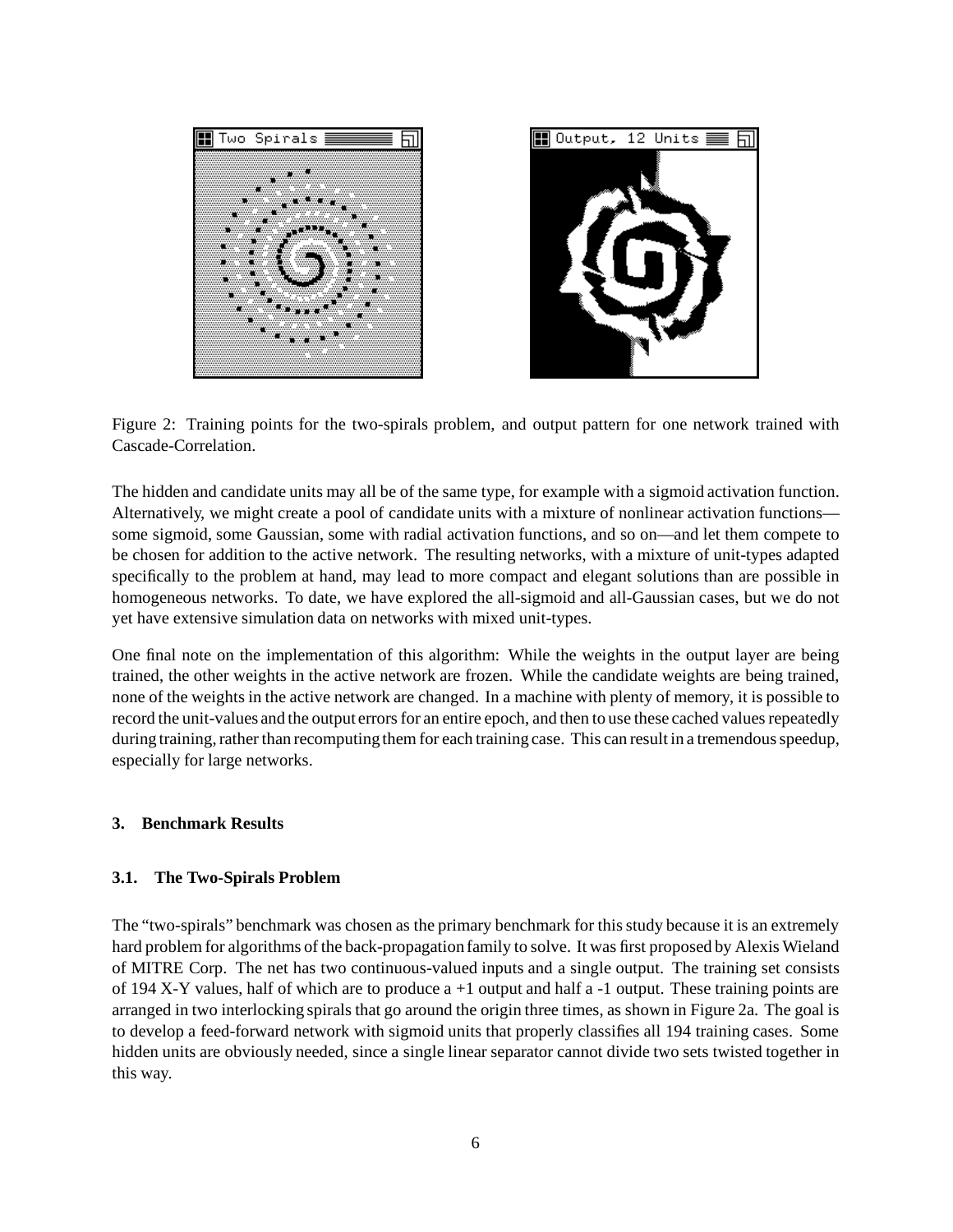Wieland (unpublished) reported that a modified version of backprop in use at MITRE required 150,000 to 200,000 epochs to solve this problem, and that they had never obtained a solution using standard backprop. Lang and Witbrock [Lang, 1988] tried the problem using a 2-5-5-5-1 network (three hidden layers of five units each). Their network was unusual in that it provided "shortcut" connections: each unit received incoming connections from every unit in *every* earlier layer, not just from the immediately preceding layer. With this architecture, standard backprop was able to solve the problem in 20,000 epochs, backprop with a modified error function required 12,000 epochs, and quickprop required 8000 epochs. This was the best two-spirals performance reported to date. Lang and Witbrock also report obtaining a solution with a 2-5-5-1 net (only ten hidden units in all), it required 60,000 quickprop epochs to train this network.

We ran the problem 100 times with the Cascade-Correlation algorithm using a sigmoidal activation function for both the output and hidden units and a pool of 8 candidate units. All trials were successful, requiring 1700 epochs on the average. (This number counts both the epochs used to train output weights and the epochs used to train candidate units.) The number of hidden units built into the net varied from 12 to 19, with an average of 15.2 and a median of 15. Here is a histogram of the number of hidden units created:

| Hidden | Number of |                         |  |
|--------|-----------|-------------------------|--|
| Units  | Trials    |                         |  |
| 12     |           | ####                    |  |
| 13     | 9         | #########               |  |
| 14     | 24        | ####################### |  |
| 15     | 19        | ###################     |  |
| 16     | 24        | ####################    |  |
| 17     | 13        | #############           |  |
| 18     | 5         | #####                   |  |
| 19     |           |                         |  |

In terms of training epochs, Cascade-Correlation beats quickprop by a factor of 5 and standard backprop by a factor of 10, while building a network of about the same complexity (15 hidden units). In terms of actual computation on a serial machine, however, the speedup is much greater than these numbers suggest, for three reasons:

- In backprop and quickprop, each training case requires a forward and a backward passthrough all the connections in the network; Cascade-Correlation requires only a forward pass.
- In Cascade-Correlation, many of the training epochs are run while the network is much smaller than its final size.
- The cacheing strategy described above makes it possible to avoid repeatedly re-computing the unit values for parts of the network that are not changing.

Suppose that instead of epochs, we measure learning time in *connection crossings*, defined as the number of multiply-accumulate steps necessary to propagate activation values forward through the network and error values backward. This measure leaves out some computational steps, such as the sigmoid computations, but it is a reasonably accurate measure of relative computational cost—much more accurate than comparingd comparing epochs of different sizes or comparing runtimes on different machines.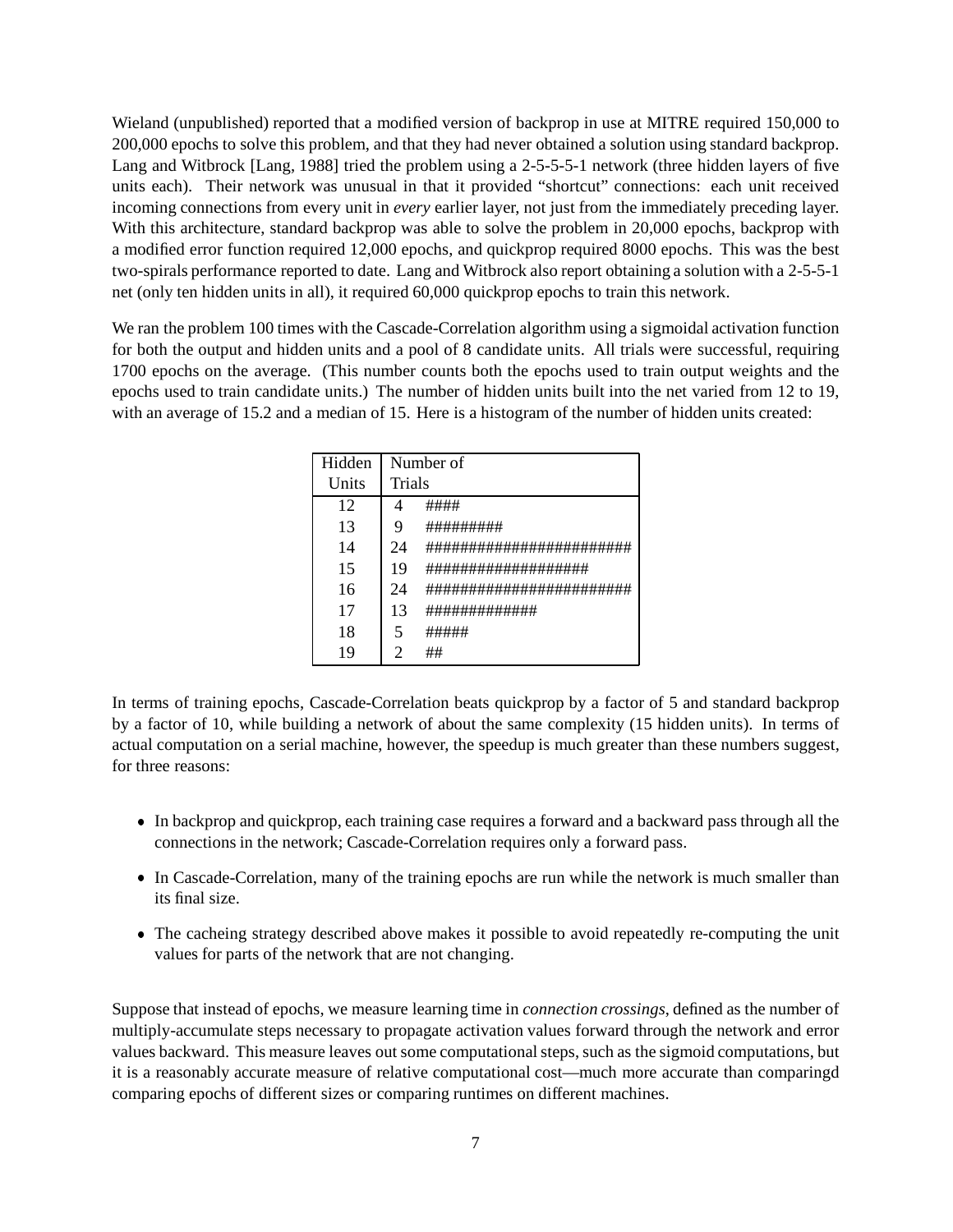

Figure 3: Evolution of a 12-hidden-unit solution to the two-spirals problem.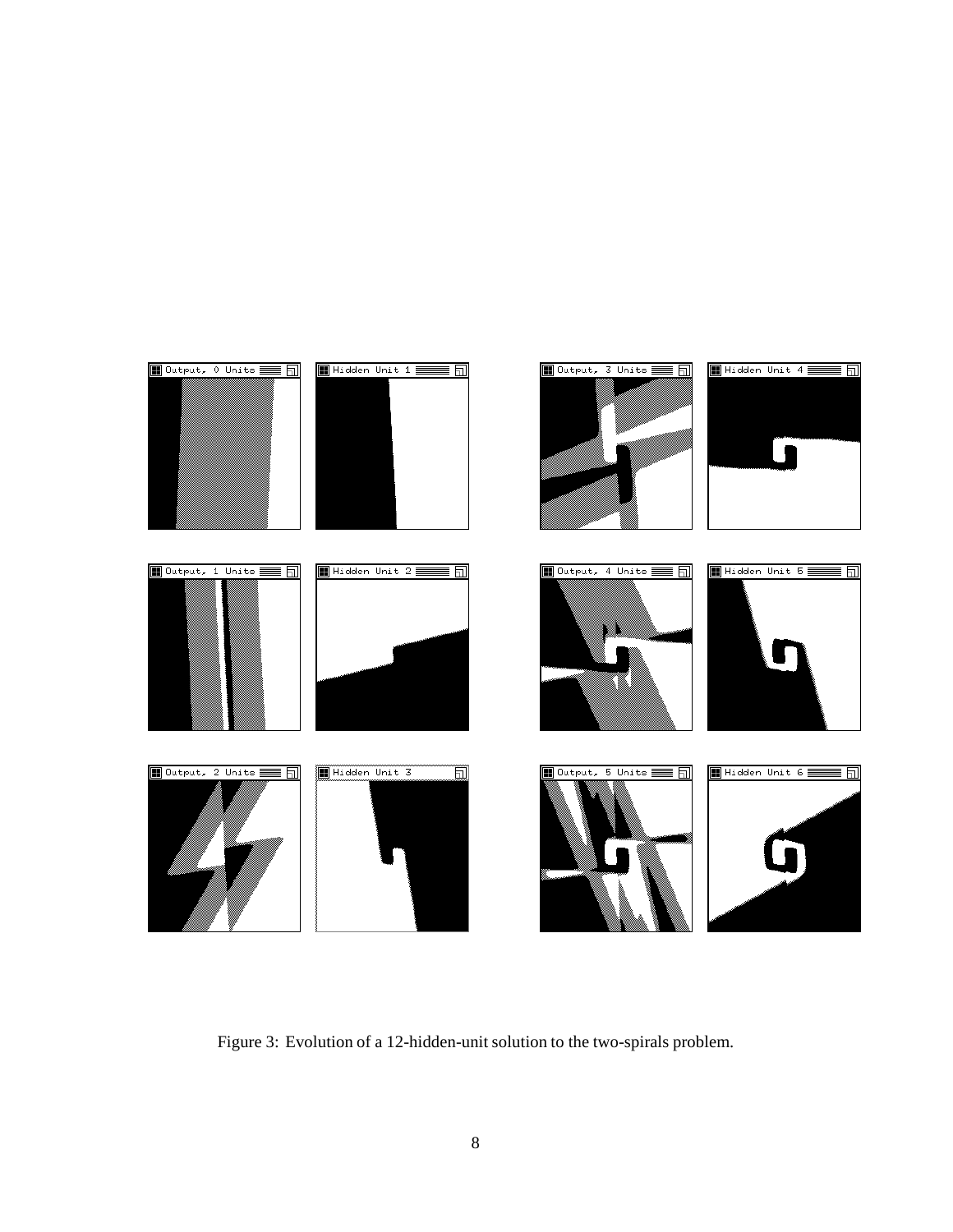

Figure 4: Evolution of a 12-hidden-unit solution to the two-spirals problem (continued).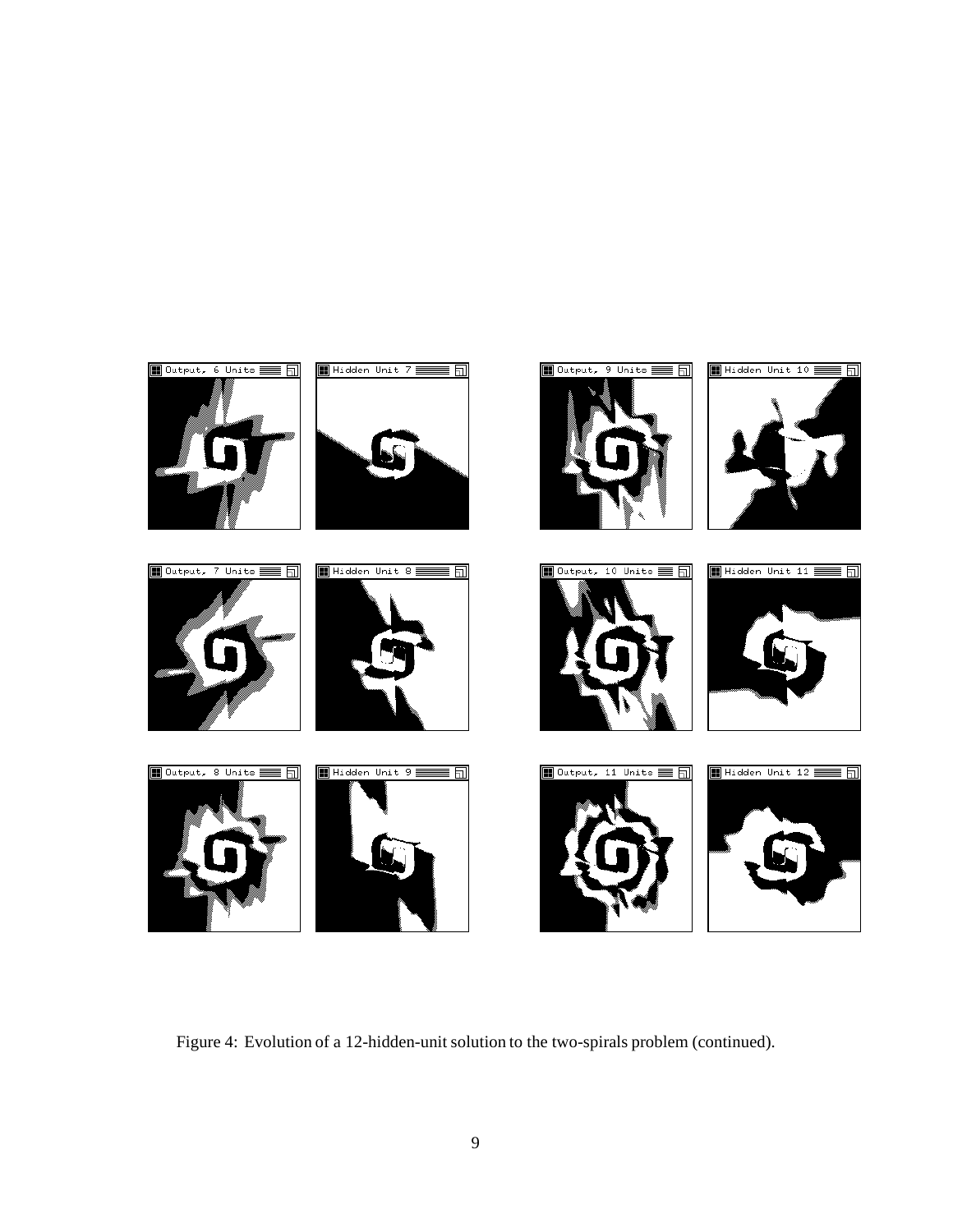The Lang and Witbrock result of 20,000 backprop epochs requires about 1.1 billion connection crossings. Their solution using 8000 quickprop epochs on the same network requires about 438 million crossings. An average Cascade-Correlation run with a pool of 8 candidate units requires about 19 million crossings—a 23-fold speedup over quickprop and a 50-fold speedup over standard backprop. With a smaller pool of candidate units the speedup (on a serial machine) would be even greater, but the resulting networks might be somewhat larger.

Figure 2b shows the output of a 12-hidden-unit network built by Cascade-Correlation as the input is scanned over the X-Y field. This network properly classifies all 194 training points. We can see that it interpolates smoothly for about the first 1.5 turns of the spiral, but becomes a bit lumpy farther out, where the training points are farther apart. This "receptive field" diagram is similar to that obtained by Lang and Witbrock using backprop, but is somewhat smoother.

Figures 3 and 4 show the evolution of this 12-hidden-unit network as new units are added one by one. Each pair of pictures shows the output of the network built so far, just prior to the addition of a new unit, and then the receptive field of the unit that is added. The black areas indicate that the network or unit is strongly negative, the white areas are strongly positive, and the gray areas indicate an intermediate output , close to zero.

The first six units follow the first 1.5 turns of the spirals in a very smooth and regular manner. Each new unit builds upon the earlier ones to create a receptive field that wraps farther around the origin. This very regular progression breaks down for the later units, which opportunistically grab chunks of the remaining error, though some wrapping-around of the receptive field is still visible.

# **3.2. N-Input Parity**

Since parity has been a popular benchmark among other researchers, we ran Cascade-Correlation on N-input parity problems with N ranging from 2 to 8. The best results were obtained with a sigmoid output unit and hidden units whose output is a Gaussian function of the sum of weighted inputs. (These should not be confused with the spherical or ellipsoidal Gaussian units used by some other researchers.) Based on five trials for each value of N, our results were as follows:

| N              | Cases | Hidden  | Average |
|----------------|-------|---------|---------|
|                |       | Units   | Epochs  |
| $\overline{2}$ | 4     |         | 24      |
| 3              | 8     |         | 32      |
| $\overline{4}$ | 16    | 2       | 66      |
| 5              | 32    | $2 - 3$ | 142     |
| 6              | 64    | 3       | 161     |
| 7              | 128   | 4–5     | 292     |
| 8              | 256   | 4–5     | 357     |

For a rough comparison, Tesauro and Janssens [Tesauro, 1988] report that standard backprop takes about 2000 epochs for 8-input parity. Quickprop can do it in about 86 epochs. However, both of these results were obtained in a network with 16 hidden units; cascade-correlation builds a much more compact network by making effective use of shortcut connections.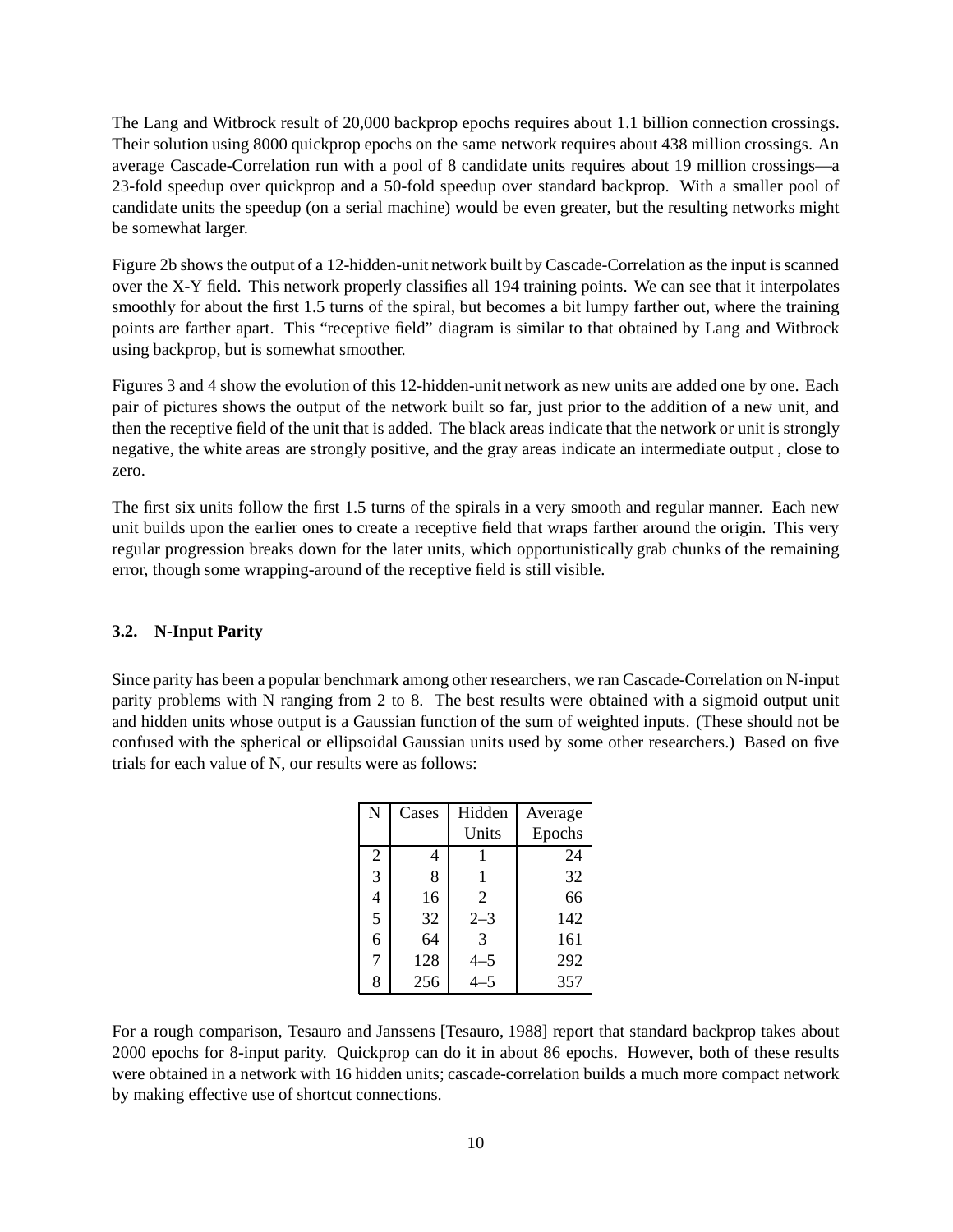As a test of generalization, we ran a few trials of Cascade-Correlation on the 10-input parity problem, training on either 50% or 25% of the 1024 patterns and testing on the rest. Note that the nearest-neighbor algorithm will do very poorly on this test, generally getting all the test cases wrong. Once again we used Gaussian hidden units. The results of these individual trials were as follows:

| Train | Test  | Hidden | Train  | <b>Test</b> | $\%$  |
|-------|-------|--------|--------|-------------|-------|
| Cases | Cases | Units  | Epochs | Errs        | Errs  |
| 512   | 512   | 4      | 282    | 9           | 1.8%  |
| 512   | 512   | 7      | 551    | 30          | 5.8%  |
| 512   | 512   | 7      | 491    | 32          | 6.2%  |
| 512   | 512   | 5      | 409    | 14          | 2.7%  |
| 256   | 768   | 4      | 382    | 111         | 14.4% |
| 256   | 768   | 4      | 362    | 90          | 11.7% |
| 256   | 768   | 4      | 276    | 55          | 7.2%  |
| 256   | 768   |        | 311    | 49          | 6.4%  |

#### **4. Discussion**

We believe that that Cascade-Correlation algorithm offers the following advantages over network learning algorithms currently in use:

- There is no need to guess the size, depth, and connectivity pattern of the network in advance. A reasonably small (though not optimal) net is built automatically. It may be possible to build networks with a mixture of nonlinear unit-types.
- Cascade-Correlation learns fast. In backprop, the hidden units engage in a complex dance before they settle into distinct useful roles; in Cascade-Correlation, each unit sees a fixed problem and can move decisively to solve that problem. For the problems we have investigated to date, the learning time in epochs grows *very roughly* as *N*log*N*, where *N* is the number of hidden units ultimately needed to solve the problem.
- Cascade-Correlation can build deep nets (high-order feature detectors) without the dramatic slowdown we see in back-propagation networks with more than one or two hidden layers.
- Cascade-Correlation is useful for *incremental learning*, in which new information is added to an already-trained net. Once built, a feature detector is never cannibalized. It is available from that time on for producing outputs or more complex features. Training on a new set of examples may alter a network's output weights, but these are quickly restored if we return to the original problem.
- At any given time, we train only one layer of weights in the network. The rest of the network is not changing, so results can be cached.
- There is never any need to propagate error signals backwards through the network connections. A single residual error signal can be broadcast to all candidates. The weighted connections transmit signals in only one direction, eliminating one troublesome difference between backprop connections and biological synapses.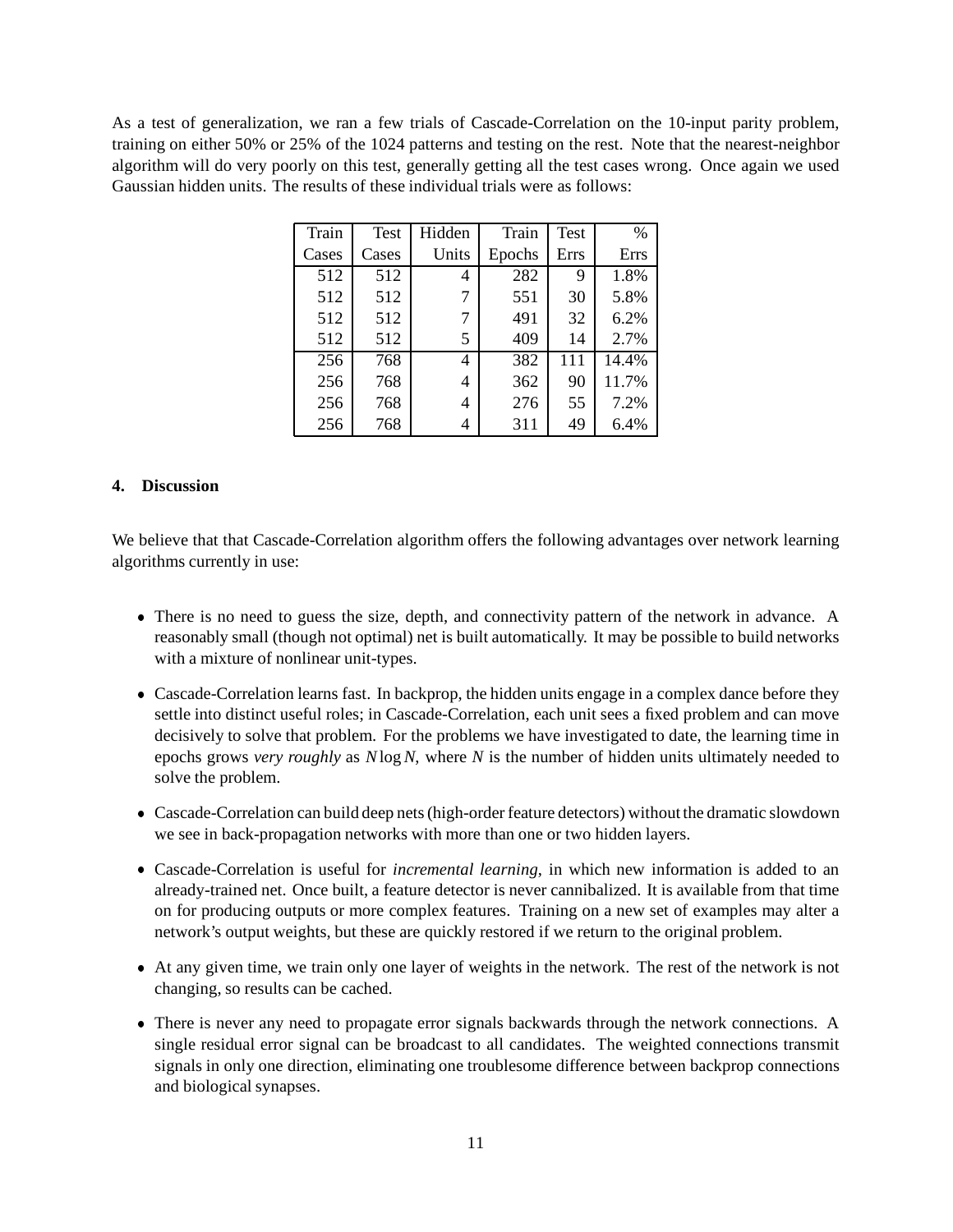The candidate units do not interact with one another, except to pick a winner. Each candidate sees the same inputs and error signals at the same time. This limited communication makes the architecture attractive for parallel implementation.

# **5. Relation To Other Work**

The principal differences between Cascade-Correlation and older learning architectures are the dynamic creation of hidden units, the way we stack the new units in multiple layers (with a fixed output layer), the freezing of units as we add them to the net, and the way we train new units by hill-climbing to maximize the candidate unit's correlation with the residual error. The most interesting discovery isthat by training one unit at a time instead of training the whole network at once, we can speed up the learning process considerably, while still creating a reasonably small net that generalizes well.

A number of researchers [Ash, 1989, Moody, 1989] have investigated networks that add new units or receptive fields within a single layer in the course of learning. While single-layer systems are well-suited for some problems, these systems are incapable of creating higher-order feature detectors that combine the outputs of existing units. For some kinds of problems, the use of higher-order features may be very advantageous.

The idea of building feature detectors and then freezing them was inspired in part by the work of Waibel on modular neural networks for speech [Waibel, 1989], but in Waibel's model the size and structure of each sub-network must be fixed by the experimenter before learning begins.

We know of only a few attempts to build up multi-layer networks in the course of training. Our decision to look at models in which each unit can see all pre-existing units was inspired to some extent by work on progressively deepening threshold-logic models by Merrick Furst and Jeff Jackson at Carnegie Mellon. (They are not actively pursuing thisline at present.) Gallant [Gallant, 1986] briefly mentions a progressively deepening perceptron model (his "inverted pyramid" model) in which units are frozen after being installed. However, he has concentrated most of hisresearch effort on modelsin which new hidden units are generated at random rather than by a deliberate training process. The SONN model of Tenorio and Lee [Tenorio, 1989] builds a multiple-layer topology to suit the problem at hand. Their algorithm places new two-input units at randomly selected locations, using a simulated annealing search to keep only the most useful ones—a very different approach from ours.

# **Acknowledgments**

We would like to thank Merrick Furst, Paul Gleichauf, and David Touretzky for asking good questions that helped to shape this work.

# **References**

[Ash, 1989] Ash, T. (1989) "Dynamic Node Creation in Back-Propagation Networks", Technical Report 8901, Institute for Cognitive Science, University of California, San Diego.